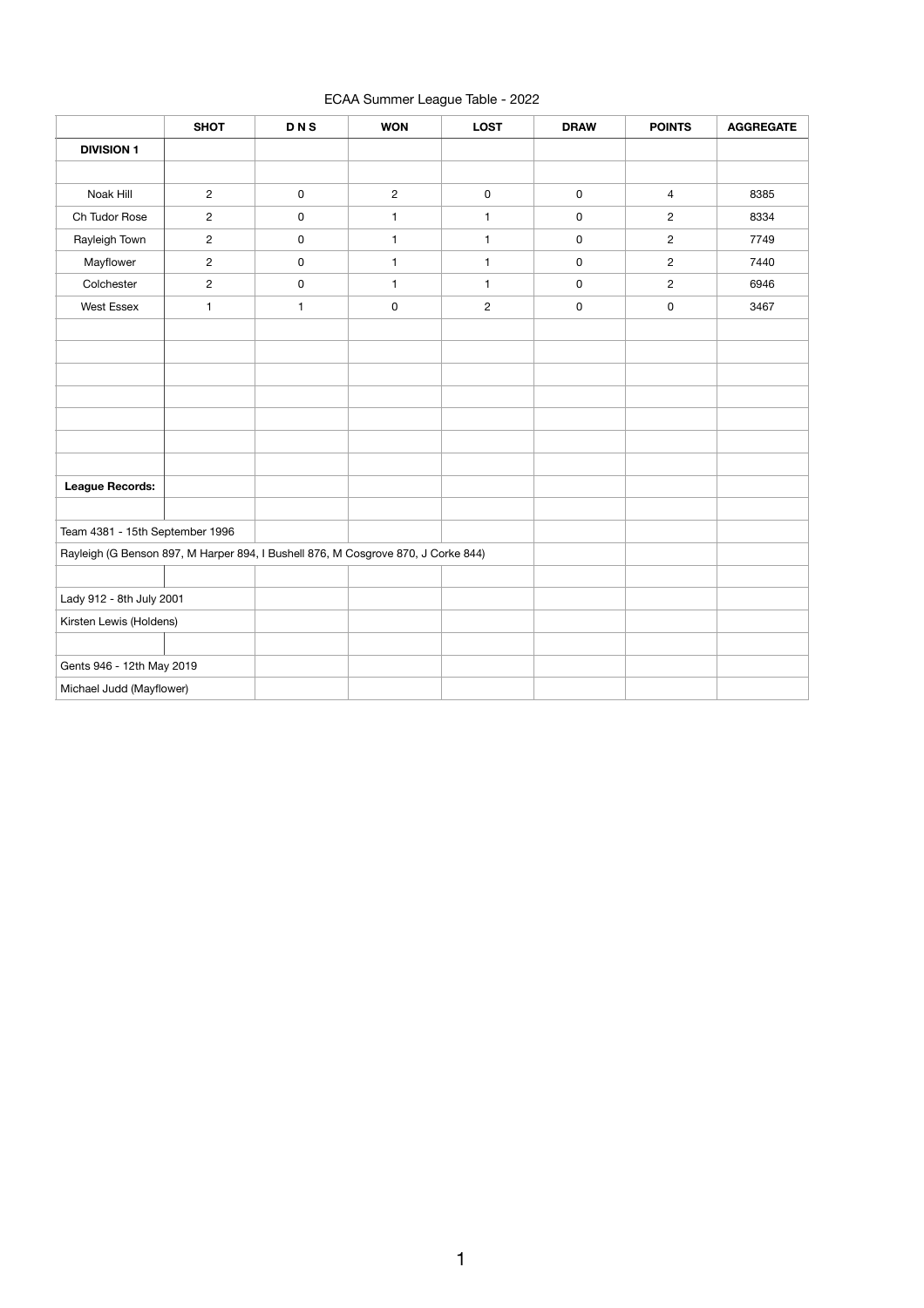| an<br>Ш |  |
|---------|--|
|---------|--|

|                   | <b>SHOT</b> | <b>DNS</b> | <b>WON</b> | <b>LOST</b> | <b>DRAW</b> | <b>POINTS</b> | <b>AGGREGATE</b> |
|-------------------|-------------|------------|------------|-------------|-------------|---------------|------------------|
| <b>DIVISION 1</b> |             |            |            |             |             |               |                  |
|                   |             |            |            |             |             |               |                  |
| Ardleigh          |             | 0          |            |             | 0           | C.            | 3941             |
| Ch Tudor Rose     | 0           | 0          | 0          |             | 0           | 0             |                  |
| <b>West Essex</b> | 0           |            | 0          |             | $\Omega$    |               |                  |
|                   |             |            |            |             |             |               |                  |

1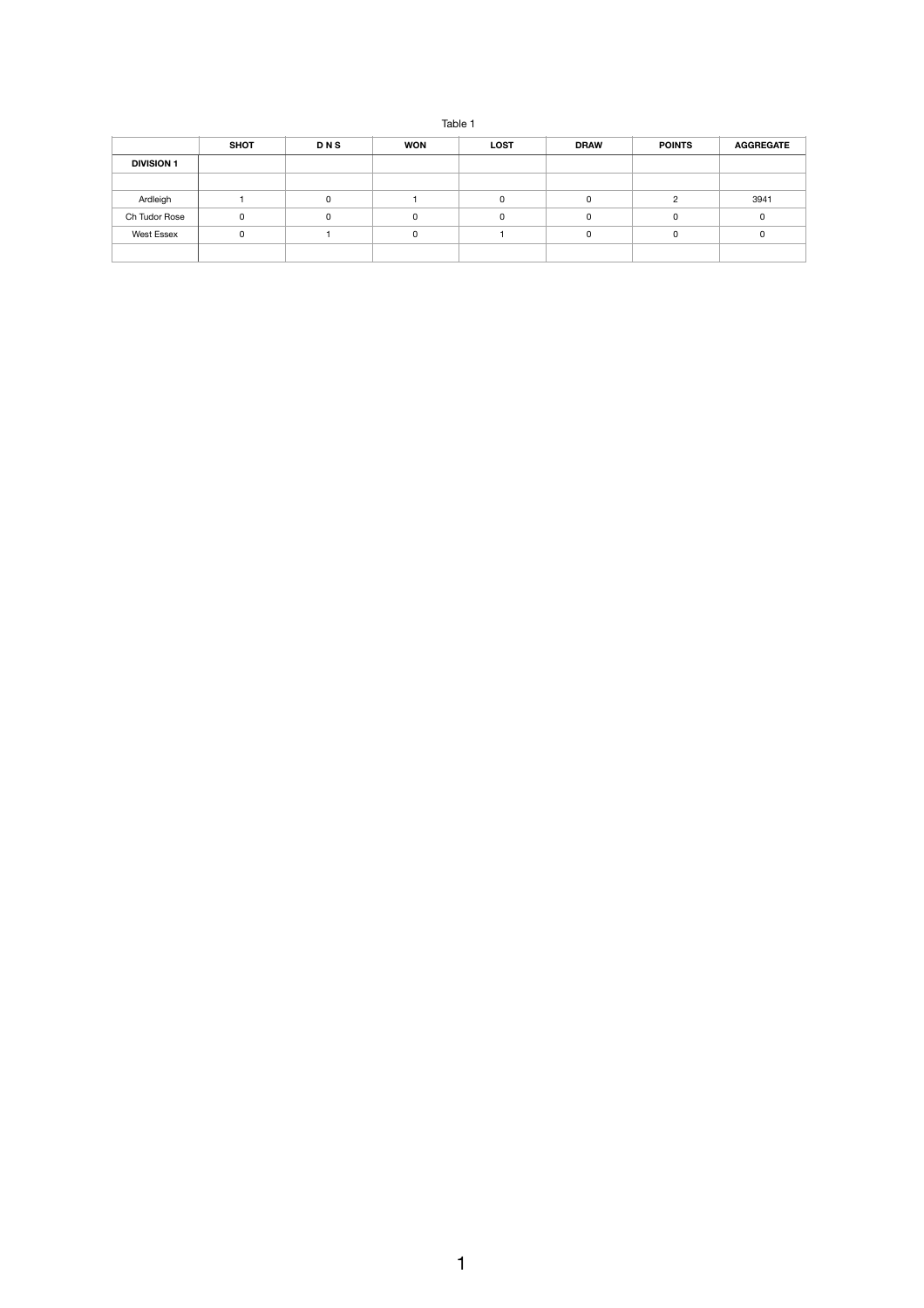## E C A A Summer League Division 1 Individual Scores

|                     | <b>Club</b>          | Match 1 | Match 2 | Match <sub>3</sub> | Match 4 | Match 5 | Aggregate |
|---------------------|----------------------|---------|---------|--------------------|---------|---------|-----------|
| <b>Gents</b>        |                      |         |         |                    |         |         |           |
|                     |                      |         |         |                    |         |         |           |
| P West              | Rayleigh             | 862     | 882     |                    |         |         | 1744      |
| C Jordan            | <b>Ch Tudor Rose</b> | 855     | 888     |                    |         |         | 1743      |
| <b>A Horne</b>      | <b>Noak Hill</b>     | 856     | 878     |                    |         |         | 1734      |
| <b>A Maher</b>      | <b>Noak Hill</b>     | 858     | 866     |                    |         |         | 1724      |
| <b>A Smith</b>      | <b>Ch Tudor Rose</b> | 860     | 862     |                    |         |         | 1722      |
| <b>C</b> Higgins    | <b>Ch Tudor Rose</b> | 810     | 874     |                    |         |         | 1684      |
| <b>M</b> Richardson | <b>Noak Hill</b>     | 794     | 834     |                    |         |         | 1628      |
| <b>M Skinner</b>    | <b>Ch Tudor Rose</b> | 812     | 812     |                    |         |         | 1624      |
| J Dibley            | <b>Mayflower</b>     | 776     | 836     |                    |         |         | 1612      |
| <b>G Bilton</b>     | Rayleigh             | 770     | 822     |                    |         |         | 1592      |
| <b>K Juniper</b>    | <b>Ch Tudor Rose</b> | 761     | 800     |                    |         |         | 1561      |
| <b>G Rodgers</b>    | <b>Noak Hill</b>     | 776     | 784     |                    |         |         | 1560      |
| <b>M Cutting</b>    | <b>Colchester</b>    | 766     | 764     |                    |         |         | 1530      |
| P Dredge            | Rayleigh             | 709     | 804     |                    |         |         | 1513      |
| <b>L</b> Easton     | <b>Noak Hill</b>     | 720     | 736     |                    |         |         | 1456      |
| <b>K</b> Arthurton  | Rayleigh             | 700     | 750     |                    |         |         | 1450      |
| <b>S</b> Sartain    | Rayleigh             | 729     | 721     |                    |         |         | 1450      |
| <b>S</b> Fenton     | <b>Mayflower</b>     | 707     | 722     |                    |         |         | 1429      |
| <b>D</b> Collins    | <b>Colchester</b>    | 688     | 730     |                    |         |         | 1418      |
| <b>M</b> Goss       | <b>Mayflower</b>     | 713     | 696     |                    |         |         | 1409      |
| <b>I</b> Saunders   | <b>Noak Hill</b>     | 609     | 640     |                    |         |         | 1249      |
| <b>A Martin</b>     | <b>Colchester</b>    | 601     | 646     |                    |         |         | 1247      |
| <b>M</b> Embley     | <b>Mayflower</b>     | 595     | 648     |                    |         |         | 1243      |
| <b>N</b> Beardwell  | <b>Mayflower</b>     | 547     | 624     |                    |         |         | 1171      |
| C Hill              | Rayleigh             | 613     | 557     |                    |         |         | 1170      |
| <b>G Hill</b>       | <b>Colchester</b>    | 537     | 550     |                    |         |         | 1087      |
| M Judd              | <b>Mayflower</b>     | 904     |         |                    |         |         | 904       |
| A Lock              | <b>Noak Hill</b>     |         | 872     |                    |         |         | 872       |
| <b>Wilco VKB</b>    | <b>Noak Hill</b>     | 867     |         |                    |         |         | 867       |
| <b>R</b> Gardiner   | <b>Colchester</b>    | 824     |         |                    |         |         | 824       |
| <b>M</b> Jones      | <b>West Essex</b>    | 781     |         |                    |         |         | 781       |
| I Hursham           | <b>West Essex</b>    | 772     |         |                    |         |         | 772       |
| <b>B</b> Jones      | <b>Colchester</b>    |         | 721     |                    |         |         | 721       |
| D Passingham        | <b>Mayflower</b>     | 678     |         |                    |         |         | 678       |
| <b>S</b> Grulvin    | <b>Noak Hill</b>     | 671     |         |                    |         |         | 671       |
| <b>I</b> Bushell    | Rayleigh             | 657     |         |                    |         |         | 657       |
| <b>E</b> Turner     | <b>Colchester</b>    | 650     |         |                    |         |         | 650       |
| <b>K Sykes</b>      | <b>West Essex</b>    | 635     |         |                    |         |         | 635       |
| <b>T Walsh</b>      | <b>West Essex</b>    | 610     |         |                    |         |         | 610       |
| <b>G Beswick</b>    | Rayleigh             |         | 567     |                    |         |         | 567       |
| J Brockett          | <b>Colchester</b>    | 531     |         |                    |         |         | 531       |
|                     |                      |         |         |                    |         |         |           |
|                     |                      |         |         |                    |         |         |           |
| <b>Ladies</b>       |                      |         |         |                    |         |         |           |
|                     |                      |         |         |                    |         |         |           |
| <b>G</b> Tedore     | Rayleigh             | 552     | 443     |                    |         |         | 995       |
| <b>W</b> King       | <b>Mayflower</b>     | 814     |         |                    |         |         | 814       |
| <b>C</b> Kirchhof   | <b>West Essex</b>    | 669     |         |                    |         |         | 669       |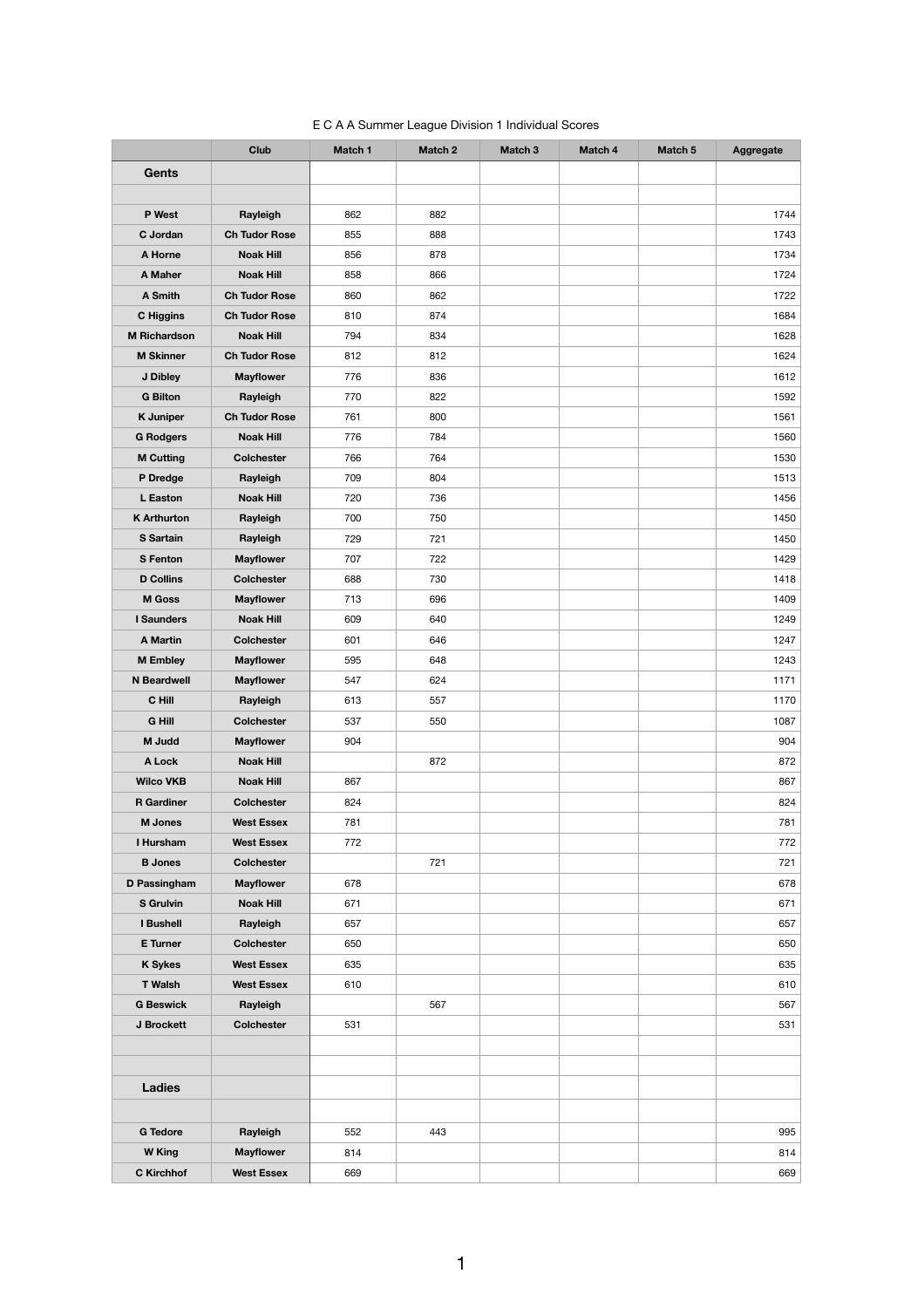|                    | Club              | Match 1 | <b>Match 2</b> | <b>Match 3</b> | <b>Match 4</b> | <b>Match 5</b> | Aggregate |
|--------------------|-------------------|---------|----------------|----------------|----------------|----------------|-----------|
| <b>S</b> Lockheart | <b>Colchester</b> | 333     |                |                |                |                | 333       |